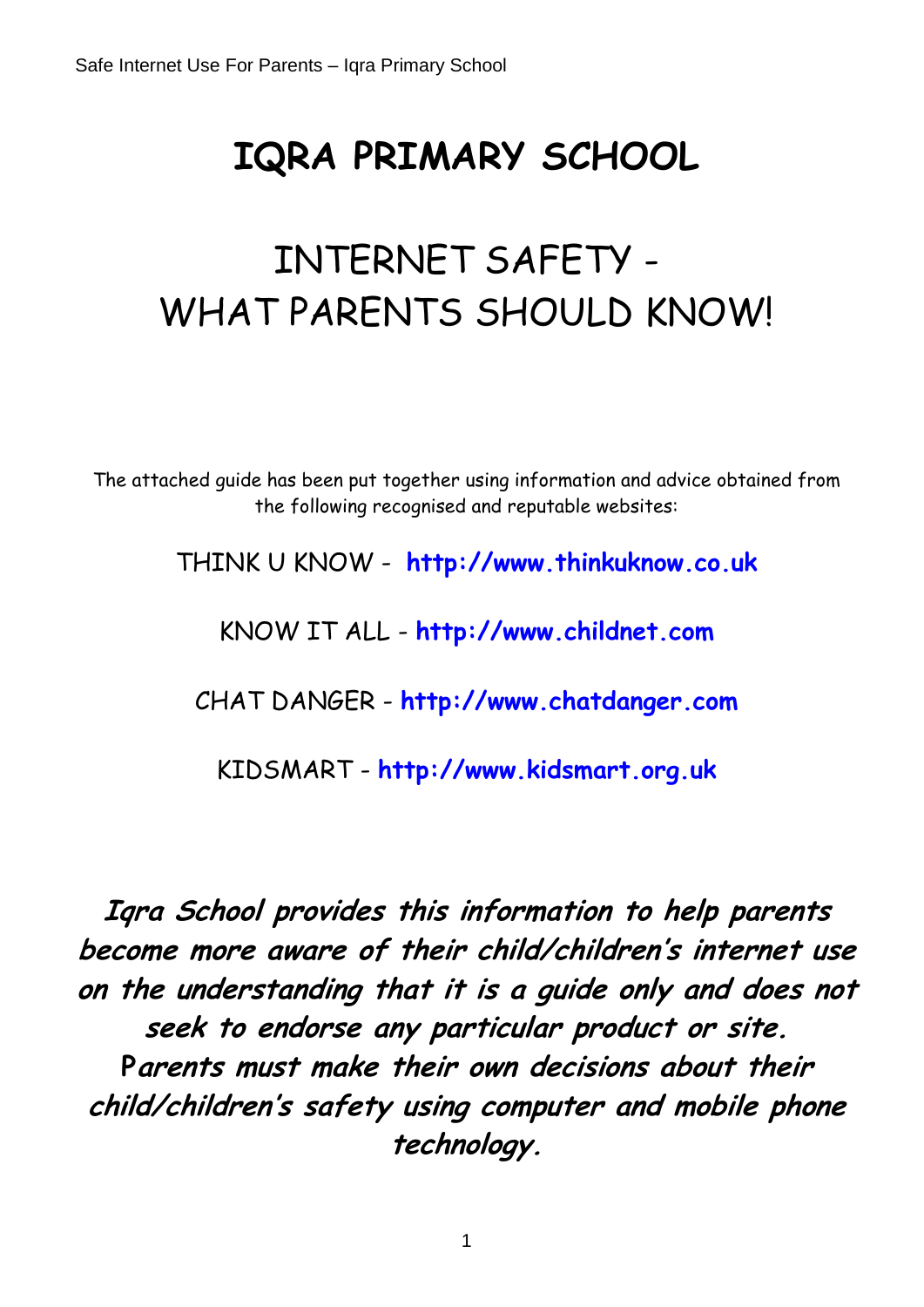#### **The internet is such an integral part of children's lives these days. It opens up so many educational and social opportunities, giving them access to, quite literally, a world of information and experiences.**

Whether on a computer at school, a laptop at home, a games console or mobile phone, children and young people are increasingly accessing the internet whenever they can and wherever they are.

As you would protect your child in the real world, you will want to make sure that they are safe whatever they are doing. Like learning to cross the road, online safety skills are skills for life. If your child understands the risks and can make sensible and informed choices online, they can get the most from the internet and stay safe whilst doing so – particularly from those people who might seek them out to harm them.

#### **So, how can you protect your child online?**

The answer is simple. If you understand the internet and understand what the risks are, there are a number of things you can do that will make your child safer online...

# **Frequently Asked Questions**

### Online Grooming

#### What is online grooming?

The Sexual Offences Act 2003 defines online grooming as: "A course of conduct enacted by a suspected paedophile, which would give a reasonable person cause for concern that any meeting with a child arising from the conduct would be for unlawful purposes." \*

Often, adults who want to engage children in sexual acts, or talk to them for sexual gratification will seek out young people who desire friendship. They will often use a number of grooming techniques including building trust with the child through lying, creating different personas and then attempting to engage the child in more intimate forms of communication including compromising a child with the use of images and webcams. Child sex abusers will often use blackmail and guilt as methods of securing a meeting with the child.

\* The full definition of Online Grooming can be found in the **[Sexual Offences Act 2003](http://www.opsi.gov.uk/ACTS/acts2003/20030042.htm)**

#### What is child sex abuse?

A child sex abuser (commonly referred to as a paedophile) is someone who is sexually attracted to a child or children and acts upon those desires.

#### Why do child sex abusers like to use the internet to contact children?

Child sex abusers find the internet an easier place to participate in a range of child sexual abuse activity including contact with children due to the anonymity of the medium. They will often lie and pretend to be younger than they are or people other than themselves, and find a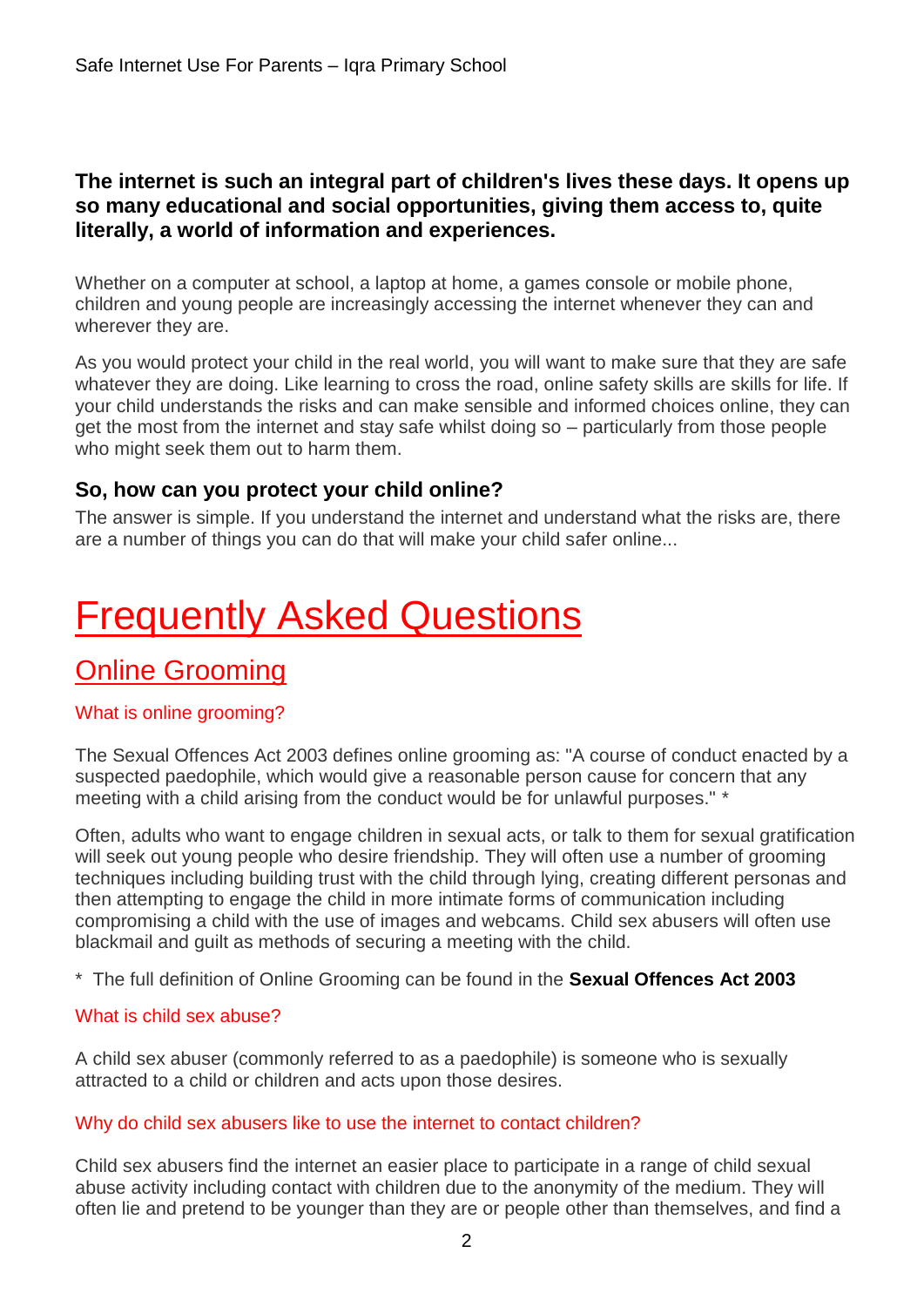sense of security by operating from the safety of their own homes. They have been known to set up bogus email accounts and chat personas to mask their identity online.

#### What are children at risk of, from child sex abusers, online?

There are a number of actions which these adults will engage in online. These include:

- Swapping child abuse images in chat areas or through instant messenger with other adults or young people and forming networks with other child abusers to share tips on how to groom more effectively and how to avoid being caught.
- Swapping personal information of children that they have collected with other abusers.
- Participating in online communities such as blogs, forums and chat rooms with the intention to groom children, collect sexually explicit images and meet them to have sex.

### **Mobiles**

#### How do young people use mobile phones?

Young people like to use mobile phones as it increases their feeling of independence as it enables them to plan arrangements with friends and family. They can also have a lot of fun with games, ringtones and by using mobiles to take pictures. Young people can also exchange data (e.g. pictures or ringtones) wirelessly over short distances using their phone's bluetooth technology. As mobile technology develops increasing numbers of children have access to the internet through their phones, providing them with access to their email, social networking and gaming sites etc on the move.

#### Why is it good for young people to have a mobile phone?

No young person likes to be without their mobile phone at any time! Though every parent can be heard complaining about the bills, they can also be a good way of keeping in touch with family and friends, and ensuring that your child is safe. The family of Milly Dowler, the teenager murdered on her way home from school has launched a campaign called 'teach ur mum 2 text' through the charity Milly's Fund in an attempt to help parents and their children keep in touch via text.

Sally and Bob Dowler's world was turned upside down when Milly went missing, but they knew they had to let her older sister, Gemma, go out and about like other 16 year-olds and wanted to find a safe and unobtrusive way to stay in touch with her. Text messaging was their solution. It meant they could keep each other posted but save Gemma the embarrassment of always being called by her parents. See **[www.millysfund.org.uk](http://www.millysfund.org.uk/)** for more information.

#### What are the risks that young people encounter when using mobiles?

Apart from young people spending all their time chatting to their friends and not to you (!), there are some risks in their use of mobile technology. A large proportion of new mobile phones have web access, and more recently - mobile TV has been launched. This means that young people can access content from the internet and TV wherever they are, and without parental or teacher supervision. With the advent of picture and video messaging - young people need to be increasingly careful about the images they share. It is very easy for inappropriate images to be shared around a number of phones, changed and even put online, where it is impossible to get back. This is particularly worrying, if images are used in child abuse sites. Young people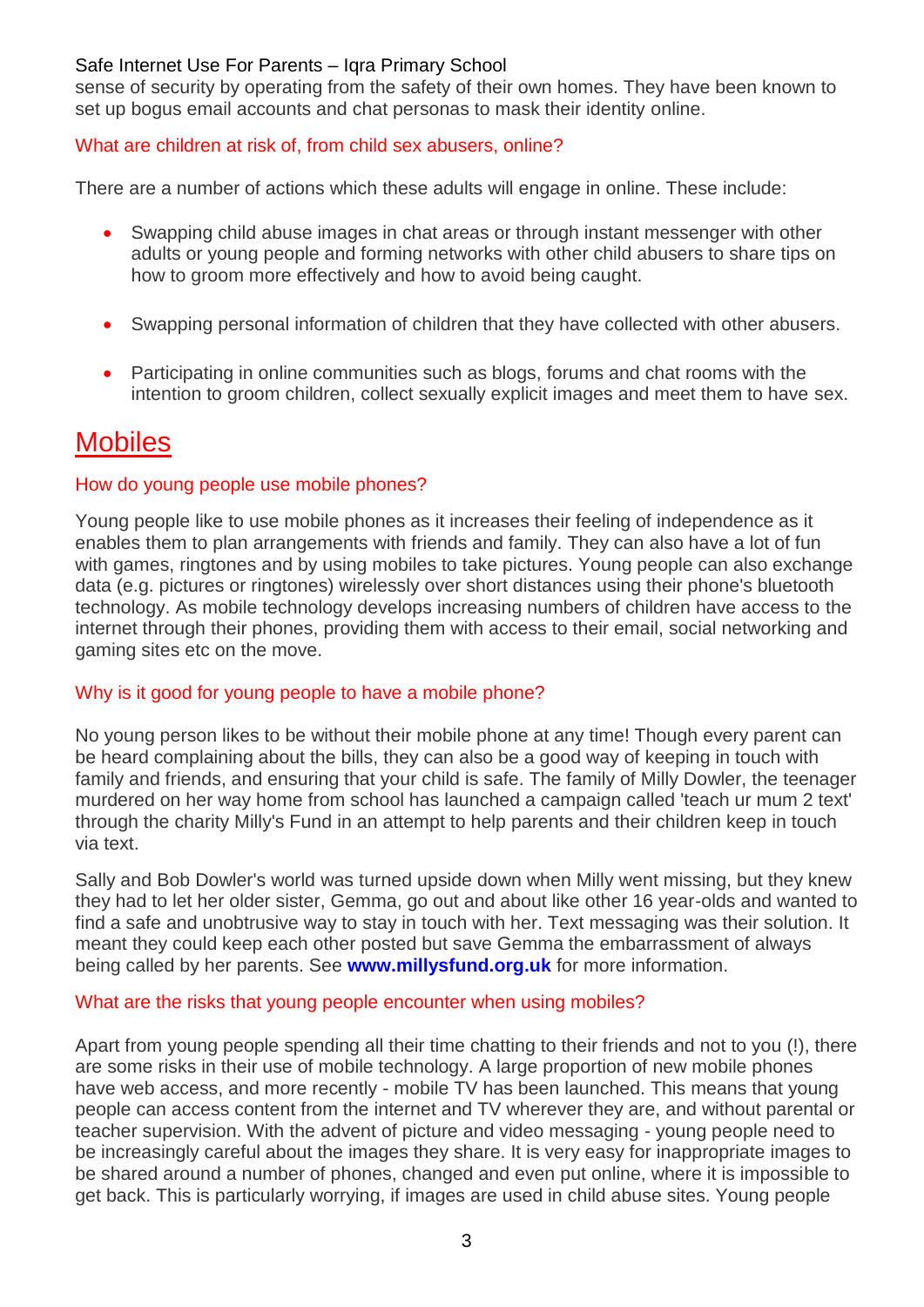also need to be aware that they put themselves at risk of mobile bullying, or inappropriate intimate contact if they give out their mobile number to people they don't fully trust.

#### How can I reduce the risks to my children when they use their mobiles?

There are now mobile phone operators who sell phones with filtering software included, so that children won't access inappropriate websites or content. It is worth checking that your child's phone has this capability. Remind your child that any image they send on their mobile can be changed and shared online, and that once they have sent an image they have lost control of it. Read through the young people's website with your child, and help them to understand that they shouldn't give out personal details such as their mobile number to strangers, or other young people that they don't fully trust.

### Gaming

#### Why do children and young people like to play games over the internet?

Gaming can be great fun, and can be a place where young people play and chat to each other. Gaming chat is often focused solely on the game, and young people will often swap user names to ensure that they can get to the next levels.

#### What are the risks to children and young people when gaming?

Gaming sites can be fantastic fun for young people, however as with any online technology there are risks. The three main risks are:

 **Addiction:** Online gaming can occasionally be addictive for young people. They can become so involved in the gaming communities that they lose touch with their offline friends, in favour of spending time with online users playing games. Young people often spend hours every night playing games, especially when their parents have gone to

bed. For this reason, CEOP recommends that the computer is kept in a family room. Parents will also then be able to monitor what games their children are playing, to ensure they are age appropriate.

- **Abuse:** Some young people who use online games can be abusive to other gamers. This can range from saying nasty things if there is a chat facility within the gaming site, to always winning and not sharing cheats or knowledge on how to progress to the next level. Young people should be encouraged that when they play online games, they treat others how they would like to be treated.
- **Risky Behaviour:** There are some young people who engage in risky behaviour to obtain cheats or knowledge to progress within a game. Adults with a sexual interest in children will encourage them to engage in inappropriate behaviour for rewards including sexual acts via webcam or sex chat. Young people need to understand that their online behaviour has offline consequences and that if someone engages them in a sexual manner online that they should inform a trusted adult immediately.

#### How can I reduce the risks to my children when they are gaming online?

Playing games online can be a fantastic past-time for young people, but as parents you may not understand why your child spends so much time playing or how to help keep them safe.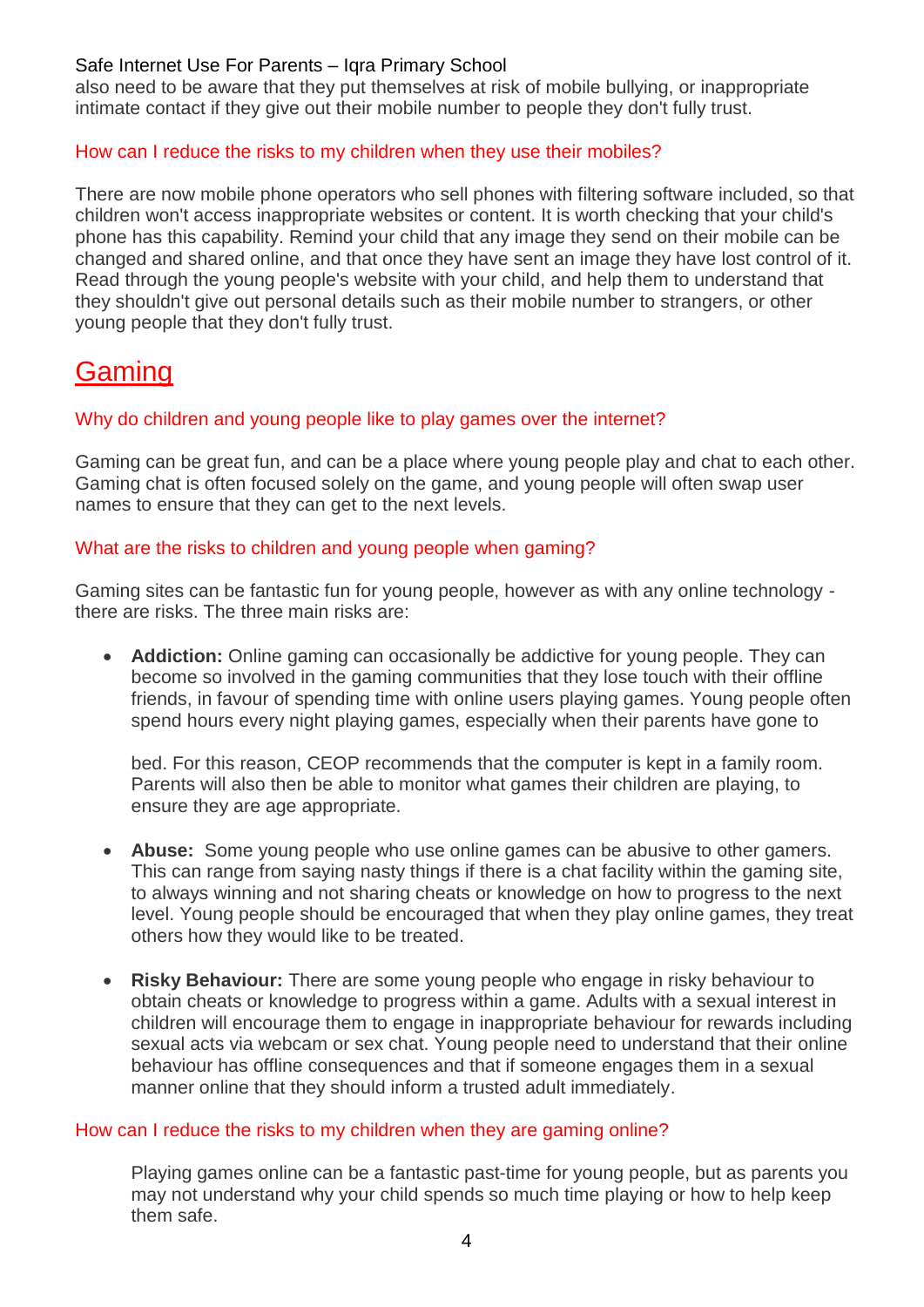It's a good idea to keep the computer in a family room. This is so you can monitor the games your child is playing online, to ensure they are age appropriate and also so your child won't engage in activities that could put them at risk. This also means that children will not have the opportunity to spend hours playing games in the privacy of their bedroom after you have gone to bed!

There are unfortunately some adults who have a sexual interest in children, and will use gaming as a means of grooming them. They may encourage young people to engage in inappropriate behaviour for rewards or cheats. Young people often don't understand enough about the risks and should be encouraged to talk to an adult they trust if they are engaged by someone in a gaming area. As a parent, it's vital that you talk to your child and make sure they know how they should behave when they are gaming. They should be encouraged not to accept cheats or talk to people that they don't know in the real world. If anyone asks them to do anything that makes them feel uncomfortable, they should tell a trusted adult or report their suspicions to CEOP on this website.

### Social Networking

#### What is social networking?

Social Networking websites utilise applications which help connect friends using a number of tools like blogs, profiles, internal email systems and photos. Well known sites include Bebo, Myspace, Facebook and LiveJournal, and these have become an influential part of contemporary culture.

#### What is a blog?

A blog is a website on which items are posted on a regular basis often focussing on a particular subject such as food, local news or politics; or as an online diary. A typical blog combines text, images, and links to other blogs, web pages, and other media related to its topic. Since its appearance in 1995, blogging has emerged as a popular means of communication, affecting public opinion and mass media around the world.

#### What is a forum?

Forums are areas in which participants can leave messages, often in response to a topic. Often these messages are moderated, and the chat is not instant, as with chat rooms and instant messenger. Some social networking sites also provide users with an opportunity to create or join common interest groups, which also utilise forums. Young people often use these to share views on contentious issues and to motivate others to support their cause, making them great for debating.

#### What is an application?

An application is an enhancement that a user can choose to add to their profile to improve and increase interaction with other users in their contacts or networks. Young people enjoy using applications to share their interests with others. Examples include 'Top Friends', 'Where I've Been', 'Super Poke!', 'The Simpsons Quotes'.

#### What is a network?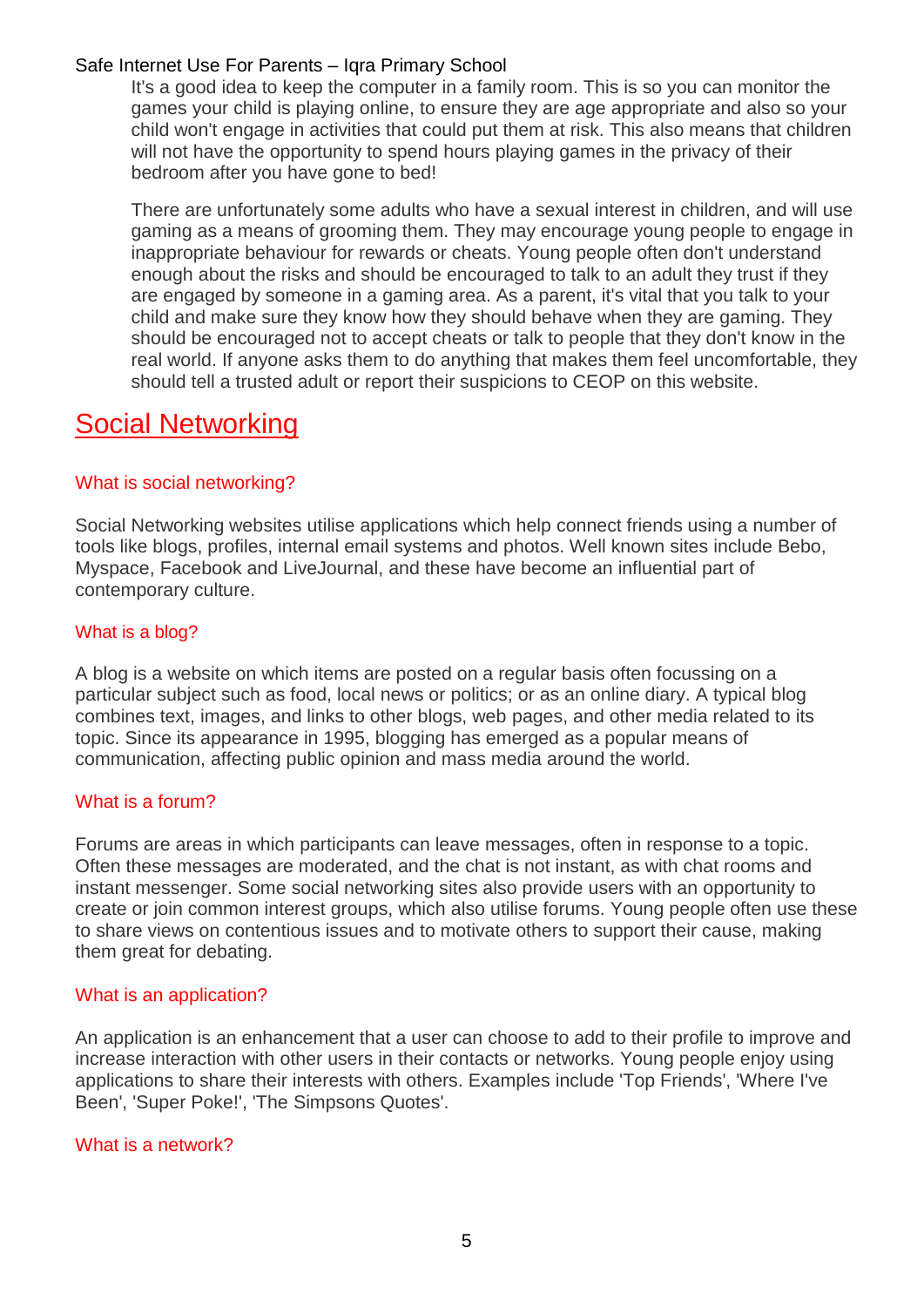A network is a general group on a social networking site based around a common characteristic for instance a region, workplace, university or secondary school. If a user joins a network then they can find out more about the other users within the same network.

#### How do young people use blogs and social networking?

Firstly, they sign up and create their own profile or 'space'. Often, these contain standard sections such as 'About Me' and 'Who I'd Like to Meet' and also include things like Music, Films, Sports, Scared Of and Happiest When. They can also add specific personal details such as physical appearance, and the school you go to. Most sites also have a blog (see 'What is a blog?' for definition) where children can write daily thoughts or include articles which they find interesting.

An important element in social networking is young people's ability to customise their 'space', e.g. by changing the colour of their profile, adding applications to their profiles, uploading images or pictures onto their profile. One of the pictures can be chosen to be the "default image" and this will be seen on the profile's main page. There is often also an option to upload videos as well – including music videos and personally recorded films.

#### What are the risks when social networking to children and young people?

Although chatting online can be great fun, young people can sometimes find themselves in situations where they can feel out of their depth. Risks can arise when young people give out their personal details to strangers. The online world can often seem very different to the real world for young people, and they can be tempted to say and do things that they wouldn't dream of if they met someone face to face. This can include giving out personal information such as mobile numbers and pictures of themselves.

If they are talking to another child there is a risk that they will misuse this information - for example, by texting abusive messages to the child, or by posting their image on a website; but there is obviously a greater risk if the person that they are chatting to is an adult. Unfortunately, paedophiles - adults who want to meet young people for sex - use the internet, often with the intention of talking with and meeting a child. Young people can be naive to this risk, and often feel that they are invincible, or that 'they would know if someone was lying'.

Young people will often 'swap friends' through IM, and therefore can be chatting to strangers who they feel they trust because a friend of a friend knows them. IM is a very intimate form of communication - more so than a chat room with many participants, and therefore child abusers will often use this as a means to extract personal information from a young person.

#### Do you have a case study to explain the risks posed to children when using social networking and IM?

Yes, the following is a composite case study, all names are fictional:

*"Olivia visited a chat room where she was talking to friends about her favourite band. A guy she hadn't met before read her profile and said hi. They started chatting, and Olivia got on really well with him - he seemed to agree with everything she thought and said which was cool. After some time, he asked her for her Instant Message address so they could chat more privately.*

*Olivia accepted him onto her contact list and after a few weeks of chatting through IM every day she felt she knew him pretty well. He sent a photo of himself to her and she thought he looked really nice, so when he asked her to send him a sexy photo of herself - she felt*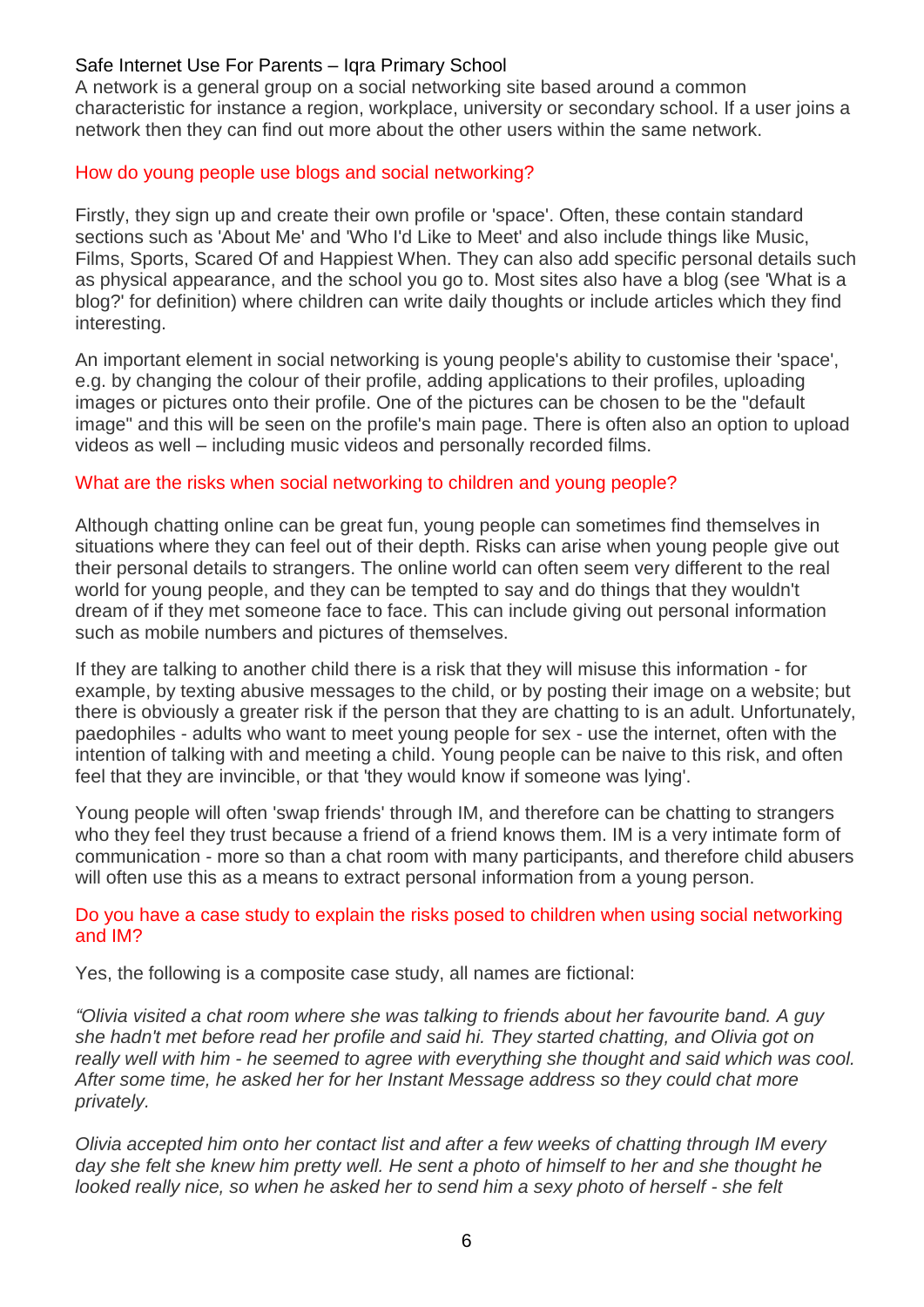*apprehensive, but sent one anyway. He told her that she looked great and suggested meeting up.*

*Olivia felt quite uncomfortable with this, since she felt that he was still a stranger - however well they were getting on, so she refused but her new 'friend' got a upset with her and then aggressive and ended up saying that unless she agreed to meet up, he would send her sexy photo to all the people in the chat area.*

*Olivia was mortified, and really wasn't sure what to do; especially since she had started to worry about his intentions; not only was he blackmailing her but he was also making really suggestive comments which she felt very uneasy about.*

*One of Olivia's friends advised Olivia that she shouldn't have to put up with 'freaky guys' like this one, and told her to save her conversations with him, and report them to CEOP by pasting them onto the reporting form. This was then seen by a police officer who began to make enquiries and investigate further. Olivia was relieved that she didn't have to deal with the man on her own, and also found some great advice and support on the website."*

#### Do you have any specific guidance for protecting children using social networking websites?

- Encourage them only to upload pictures that you as their parents / carer would be happy to see – anything too sexy to be passed round the dinner table should NOT make it on to the web. It's also not a good idea to post pictures which can identify the school which your child attends since this could help someone locate them.
- Tell your children not to post their phone number or email address on their homepage.
- Help your child to adjust their account settings so that only approved friends can instant message them. This won't ruin their social life – new people can still send them friend requests and message them, they just won't be able to pester them via Instant Messenger (IM).
- Check if your child has ticked the "no picture forwarding" option on their social networking site settings page – this will stop people sending pictures from their page around the world without their consent.
- Encourage them not to give too much away in a blog. Friends can call them for the address of the latest party rather than read about it on their site.
- Ask them to show you how to use a social networking site getting involved will empower them to share the experience with you.

### Chat and Instant Messaging

#### What is instant messaging?

Instant messaging (IM) is a form of real-time text-based communication conveyed over a network, such as the internet, between two or more people on a user's contact list. Examples include Windows Live Messenger, Jabber, ICQ and AIM. IM technologies often include additional features that make them even more popular such as having the ability to talk directly for free; to share files; or to view the other party through a webcam.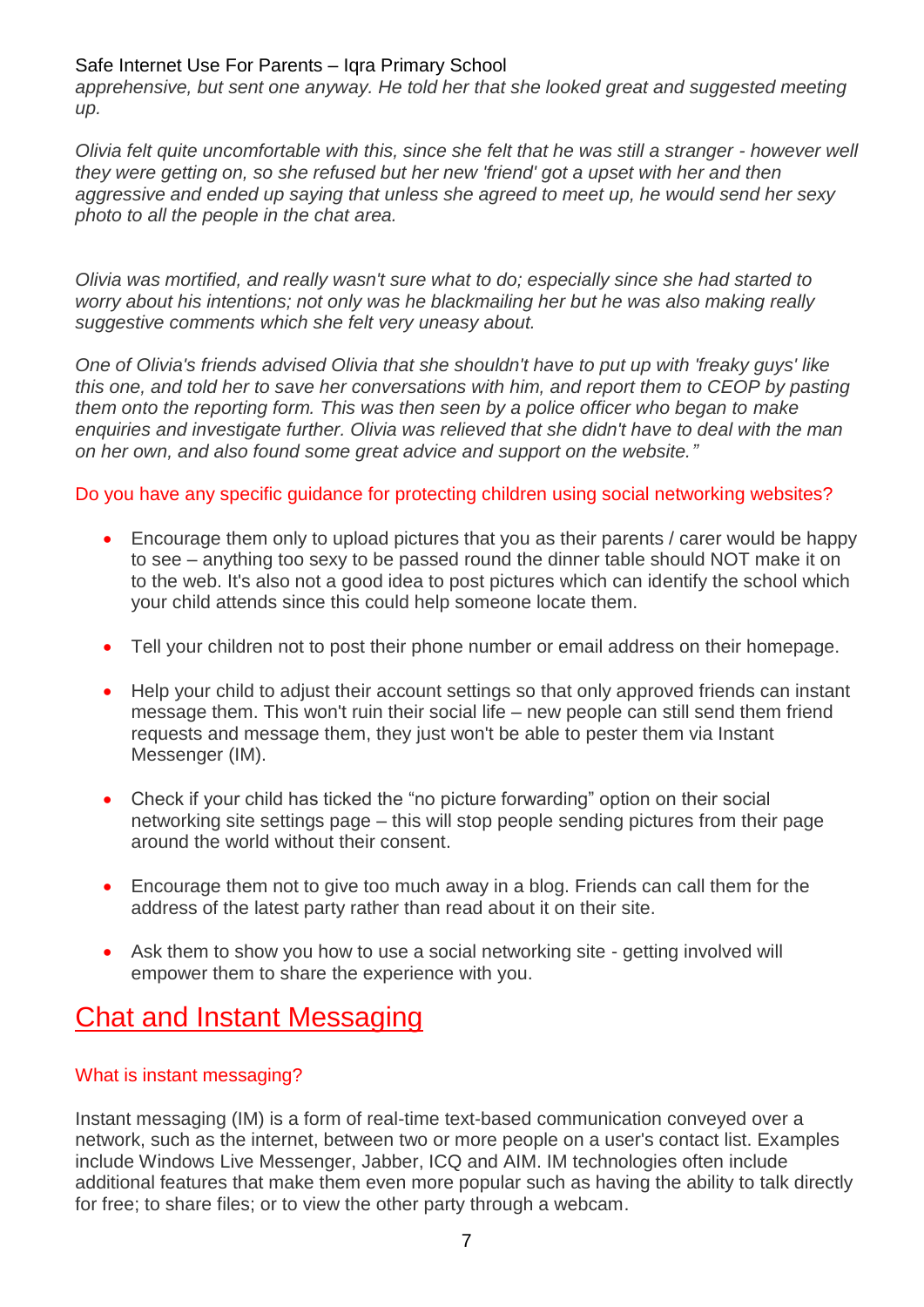#### What is a buddy list?

In instant messaging applications, a buddy list is a list of a user's contacts that they converse with through instant messaging. On such lists users can view if their contacts are online, offline, online but busy etc. Users can block contacts that they no longer wish to talk to.

#### What is a chat room?

A chat room is an online forum where people can chat online (talk by broadcasting messages to people on the same forum in real time). Sometimes these venues are moderated either by limiting who is allowed to speak (not common), or by having moderation volunteers patrol the venue watching for disruptive or otherwise undesirable behaviour.

#### Are there different kinds of chat room?

Yes, there are three main types of chat room:

 Internet Relay Chat (IRC) – the oldest and still popular form of chat room is the textbased variety. It is a real time form of synchronised internet chat. It's specific purpose is

group communication in discussion forums or channels, however it also has the capacity for one-to-one communication via private message.

- 2D Visual Chat Rooms e.g. The Palace or The Manor such chat rooms provide a virtual world or graphic background that a user's avatar can navigate. These environments are capable of incorporating elements such as games and educational material most often developed by individual site owners, who have a more in depth knowledge of the system. Some visual chat rooms also incorporate audio and video communications, so that users can see and hear each other.
- 3D Visual Chat Rooms e.g. Habbo Hotel– These are very similar to the 2D variety except that they utilise 3D graphics. This allows the user a more realistic interaction with the environment. The most popular environments also allow users to create or build their own spaces.

#### What is an avatar?

An avatar is a graphical representation of a user. It can take the form of a 3D model of the user e.g. in computer games or a 2D icon e.g. on internet forums, chat rooms and instant messenger.

#### Why do children use chat rooms?

Chat rooms are usually areas where people meet to chat as they would in the real world in a youth club or bar. Young people love them because they are often unrestricted; and they can be exciting places to meet old and new friends.

#### Why do children use instant messenger?

Instant messenger is one of the most popular ways of chatting for young people. Often known as IM, this involves two or more people being online at the same time, and is different from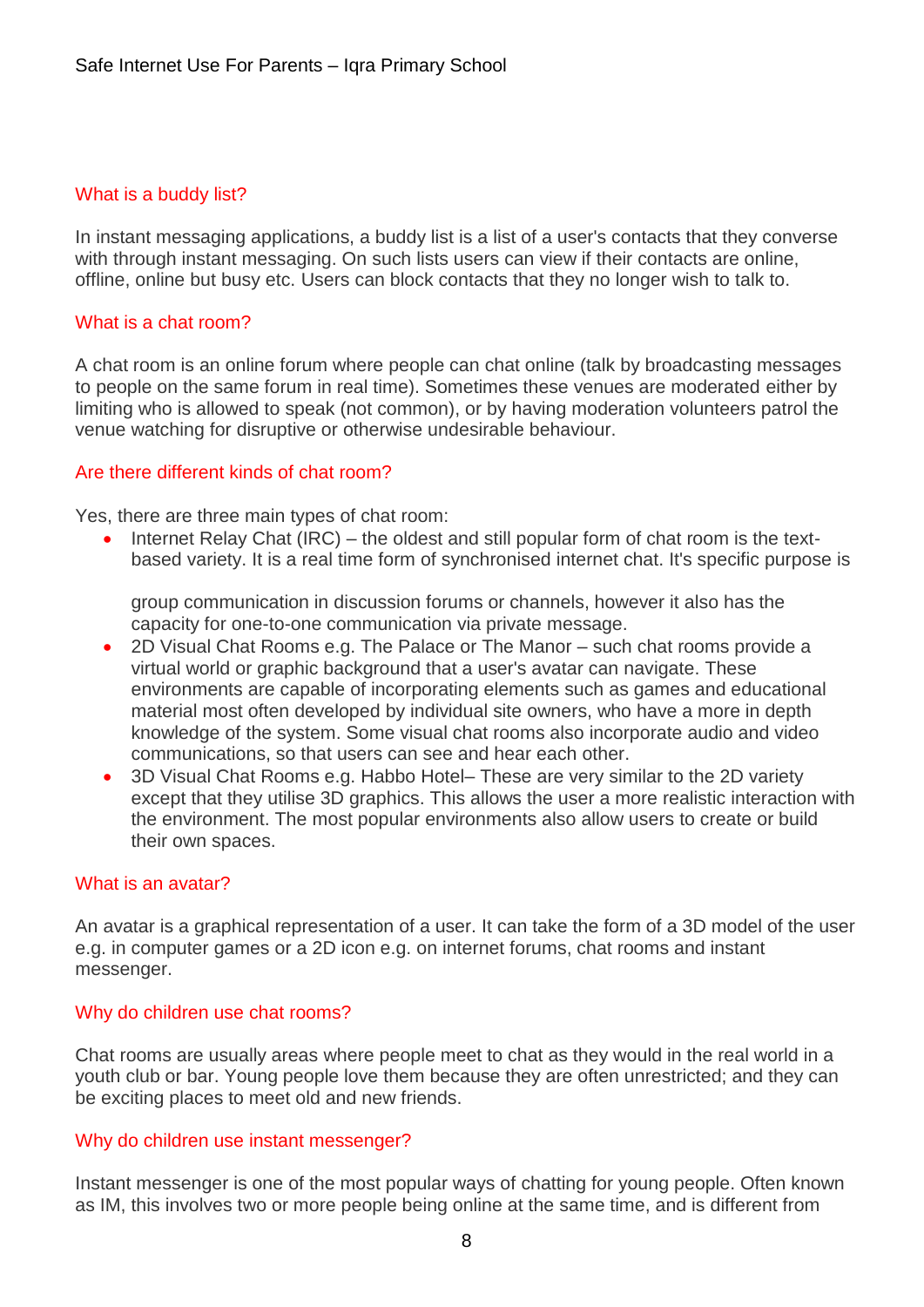chat rooms, because the people involved can only chat to people who are on their contact list. Young people often feel that they can talk more intimately in this environment, and often use their own text style language to do so.

#### What are the risks to children when using chat rooms or instant messenger?

Although chatting online can be great fun, young people can sometimes find themselves in situations where they can feel out of their depth. Risks can arise when young people give out their personal details to strangers. The online world can often seem very different to the real world for young people, and they can be tempted to say and do things that they wouldn't dream of if they met someone face to face. This can include giving out personal information such as mobile numbers and pictures of themselves. If they are talking to another child there is a risk that they will misuse this information—for example, by texting abusive messages to the child, or by posting their image on a website; but there is obviously a greater risk if the person that they are chatting to is an adult.

Unfortunately, paedophiles—adults who want to meet young people for sex—use the internet, often with the intention of talking with and meeting a child. Young people can be naive to this risk, and often feel that they are invincible, or that 'they would know if someone was lying'. Young people will often 'swap friends' through IM, and therefore can be chatting to strangers who they feel they trust because a friend of a friend knows them. IM is a very intimate form of communication—more so than a chat room with many participants, and therefore child abusers will often use this as a means to extract personal information from a young person.

#### How can I minimise the risks to my children?

You can minimise the risks by taking the following simple measures with your children: It is vital that you know if your child uses chat applications online, and that you emphasise to them the importance of keeping their personal information personal.

- If your child uses IM then it is a good idea to ask them to show you how it works—in this way you can also gauge who they have on their contact list and if there is anyone how they don't know in the real world.
- It is also a good idea to ask them if they know how to block someone who they no longer wish to talk to.
- You can also direct them to the Thinkuknow website, where they can watch films and play games on how to stay safer online.
- Consider creating some family rules which you will all agree to on online use, including not giving out personal information, or talking to strangers without discussing it.
- Remind your children that they should never meet up with someone that they have met online without you or another adult going with them.

#### What should I do if I am still concerned?

If you are concerned that your child may be at risk, it may be necessary to log or monitor their conversations, and this can be done though some forms of filtering software - but this should be considered carefully, since a child may feel that they have to hide more from their parents if they think they are not trusted. GetNetWise has lists of filtering and monitoring software.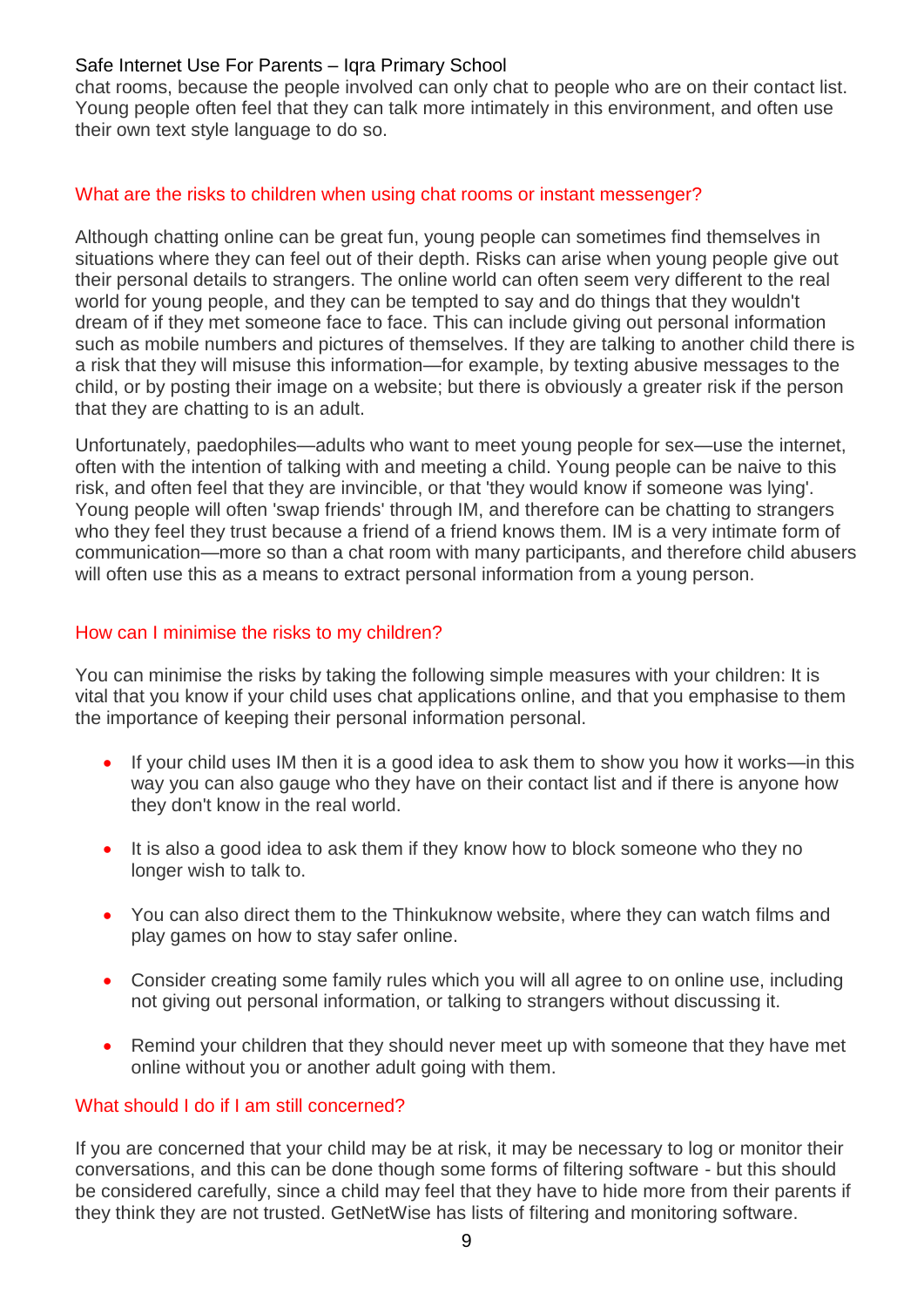If you think your child may be in touch with an adult online make a report or call 999 if they are at immediate risk.

## Internet Safety Tips

- Help your children to understand that they should never give out personal details to online friends they do not know offline.
- Explain to your children what information about them is personal: i.e. email address, mobile number, school name, sports club, arrangements for meeting up with friends and any pictures or videos of themselves, their family or friends. Small pieces of information can easily be pieced together to form a comprehensive insight in to their lives and daily activities.
- Make your children aware that they need to think carefully about the information and pictures they post on their profiles. Inform them that once published online, anyone can change or share these images of them.
- Teach your children to show respect to others online, treat others as they themselves would wish to be treated and to always use appropriate and respectful language.
- It can be easy to forget that the internet is not a private space, and as a result sometimes young people engage in risky behaviour online. Advise your children not to post any pictures, videos or information on their profiles, or in chat rooms, that they would not want a parent or carer to see.
- If your child receives spam or junk email and texts, remind them never to believe their contents, reply to them or use them.
- It's not a good idea for your child to open files that are from people they don't know. They won't know what they contain—it could be a virus, or worse - an inappropriate image or film.
- Help your child to understand that some people lie online and that therefore it's better to keep online mates online. They should never meet up with any strangers without an adult they trust.
- Always keep communication open for a child to know that it's never too late to tell someone if something makes them feel uncomfortable.

## Supporting Your Children To Use The Internet Safely

As children grow up, parents and carers have to teach them a variety of things to ensure that they are equipped to face the challenges of the modern world. We have to teach them how to cross the road safely, how to deal with strangers and how to engage with other children and adults appropriately in a variety of different settings, including the home, school and in the world at large.

When our children go out to play we want to know where they are going. We satisfy ourselves that they know how to get there without any mishaps or being exposed to any real dangers en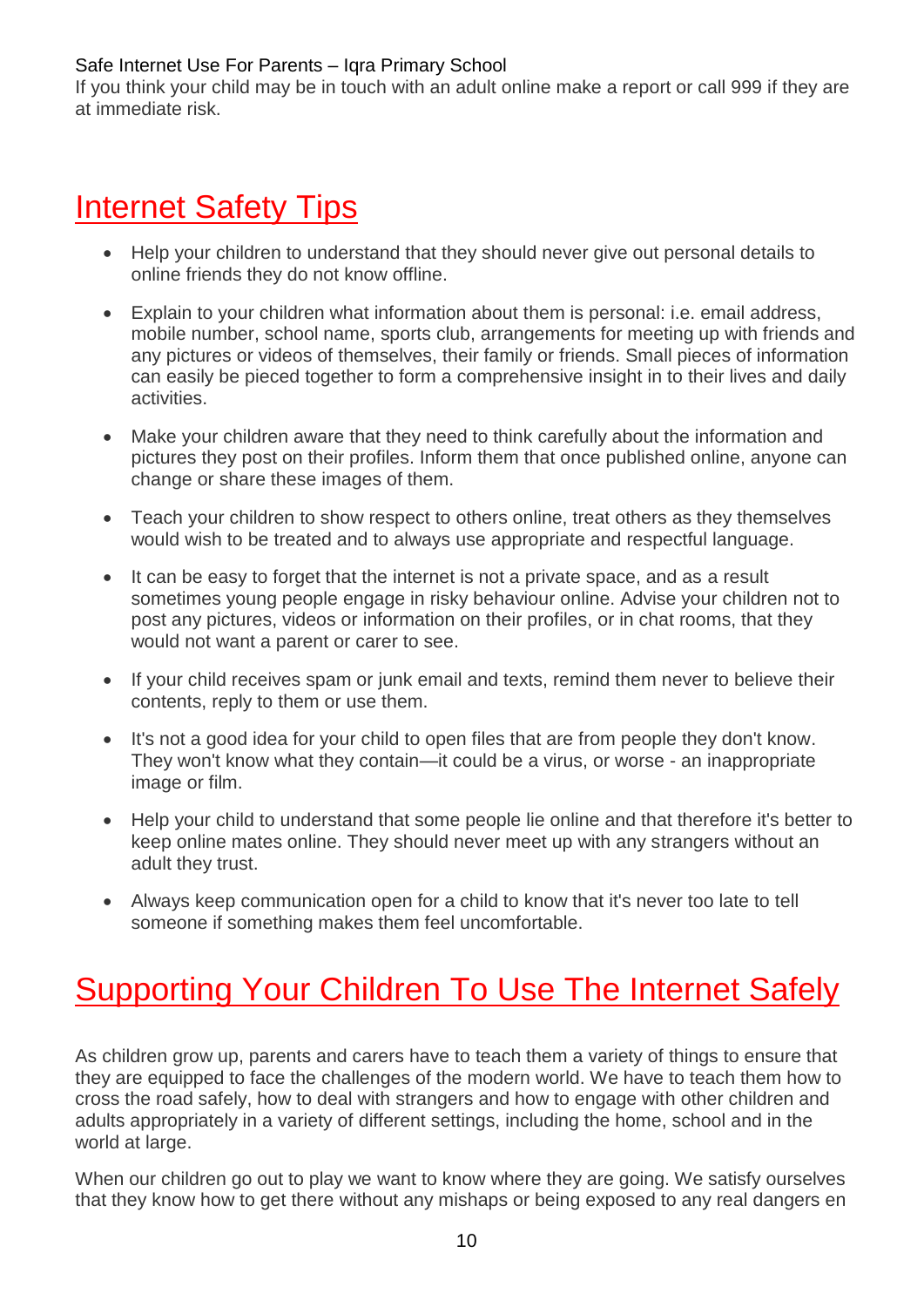route, that they will be safe when they get there and that they will be with responsible people throughout. Typically, when our children come home we ask them if everything was OK. We take a very close interest.

Using the internet safely requires similar skills, which is why it is important that parents and carers find out more about the internet for themselves.

In the overwhelming majority of cases, the benefits of the internet easily outweigh any drawbacks. To keep it that way, parents and children need to know that there are places on the internet which promote racial hatred, contain violent images or pornographic material all of which adults, as well as children, may find distressing. Regrettably it is also true that certain sites will attract a number of adults with a highly inappropriate interest in children.

Beyond these dangers, other websites have the potential to harm impressionable young people through the presentation of extremist views. Sites may be very disrespectful of other people's religious beliefs or cultural backgrounds or seek to distort history. Sites may also promote anorexia or self-harming, for example, in ways which might attract the attention of a particular child who could, at that moment, be going through a vulnerable or difficult phase in their life. There are other more insidious threats around too. Without the experience to distinguish between genuine and misleading messages, children may be fooled by scams of various kinds.

There are however, a few simple steps which parents can take to help their children use the internet safely.

### Some Simple Ways To Keep Children Safe Online

- Get to know your child's online habits. Children are inquisitive. They will look to explore the internet as much as they do the real world. Knowing the sites they go to, the people they meet there and what they do will help to keep children safe.
- Stay alert to any sudden changes in mood or appearance, or to any major change in habits or to increased secretiveness. These are often tell-tale signs that something is not right.
- Keep lines of communication open tell your child they can always talk to you or another trusted adult, such as a teacher, if they do end up in some sort of trouble on the internet. Make children aware that there are things on the internet which may distress them.
- Spend some time surfing the internet yourself. The more that you know about the internet, the better able you are, in turn, to help your child navigate around it without coming to any harm.
- It's a good idea to keep the computer in a family room. This is so you can monitor what your child is doing online to ensure that their activities are age appropriate and also so your child won't engage in activities that could put them at risk. This also means that children will not have the opportunity to spend hours playing games, surfing the internet or visiting chat rooms in the privacy of their bedroom long into the night after you have gone to bed!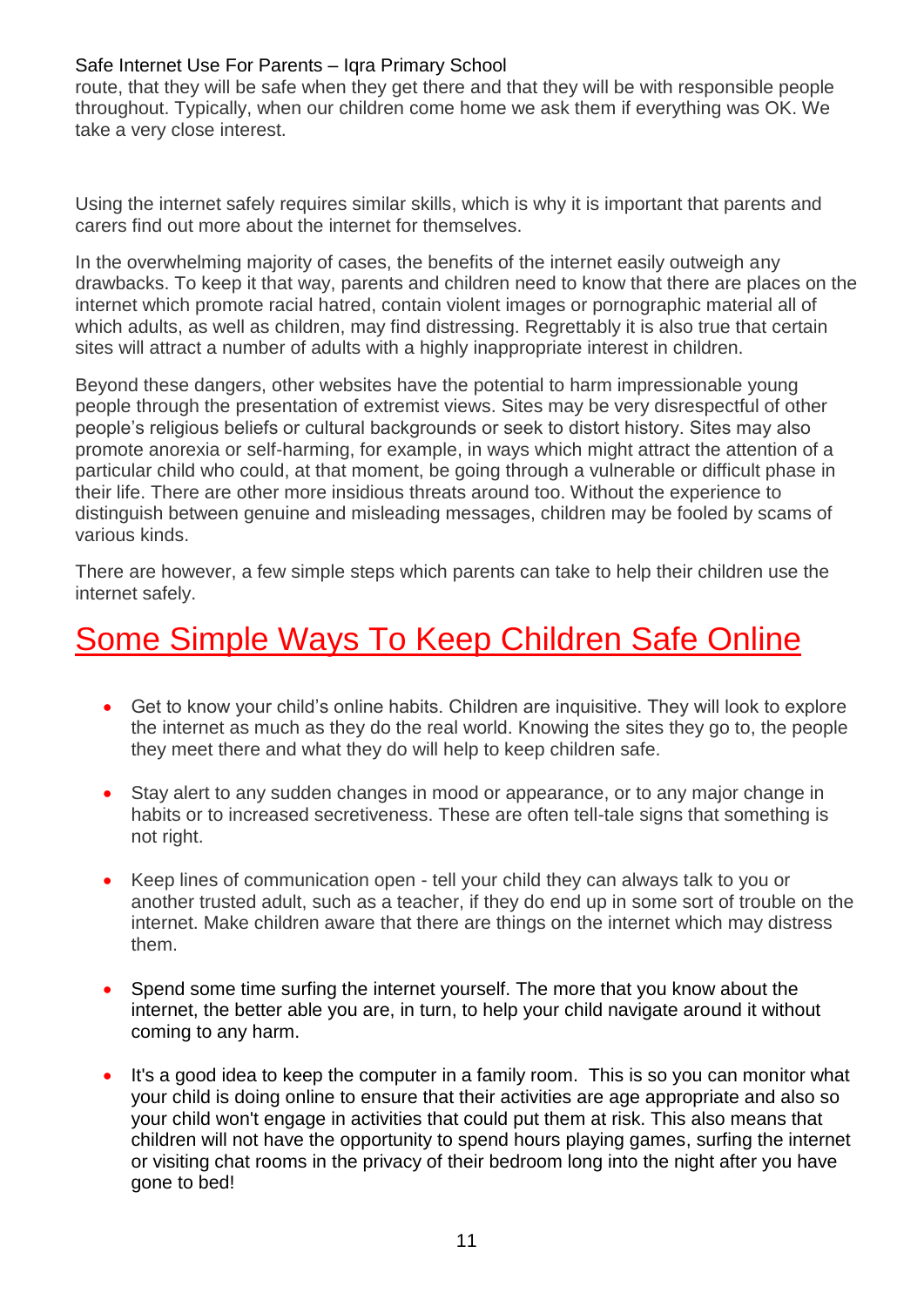Install internet filtering software showing a Child Safety Online Kitemark on your computer. Filtering products with a Kitemark have been independently tested to provide a simple and effective means of support to parents, helping to ensure that a child's online experience is a safe one. The Kitemark scheme is sponsored by the **[Home](http://www.homeoffice.gov.uk/)  [Office](http://www.homeoffice.gov.uk/)** and **[Ofcom](http://www.ofcom.org.uk/)**.

## Be Aware Of Professional Sources Of Help

These include:

- **[www.thinkuknow.co.uk](http://www.thinkuknow.co.uk/)**: the main UK Government website with advice for parents on how to keep children safe online
- **[www.ceop.gov.uk](http://www.ceop.gov.uk/)**: the Child Exploitation and Online Protection Centre (CEOP) is the Government body dedicated to eradicating abuse of children. Concerns about inappropriate contacts between a child and an adult, including online, can be reported directly to **CEOP**
- **[www.iwf.org.uk](http://www.iwf.org.uk/)**: the Internet Watch Foundation (IWF) works to remove illegal material from the internet. If you have found any material you believe to be illegal e.g. child sex abuse images, other obscene material or material which incites racial hatred, you can report it to the IWF
- A number of specialist websites contain general advice that may be of help to parents. These include **[www.nspcc.org.uk](http://www.nspcc.org.uk/)**, **[www.nch.org.uk](http://www.nch.org.uk/)**, **[www.barnardos.org.uk](http://www.barnardos.org.uk/)**, and **[www.bullying.co.uk](http://www.bullying.co.uk/)**.
- Other sites can offer parents support on broader issues. These include **[www.parentlineplus.org.uk](http://www.parentlineplus.org.uk/)** and **[www.parents.org.uk](http://www.parents.org.uk/)**.

## Further Support

The Internet Watch Foundation (IWF) is the 'hotline' for the public to report potentially illegal content online. More specifically they deal with child sexual abuse content hosted worldwide, and criminally obscene and incitement to racial hatred content hosted in the UK. For further information or to report illegal online content please visit: **<http://www.iwf.org.uk/>**

## Useful Websites For Advice & Information



### **http://www.thinkuknow.co.uk**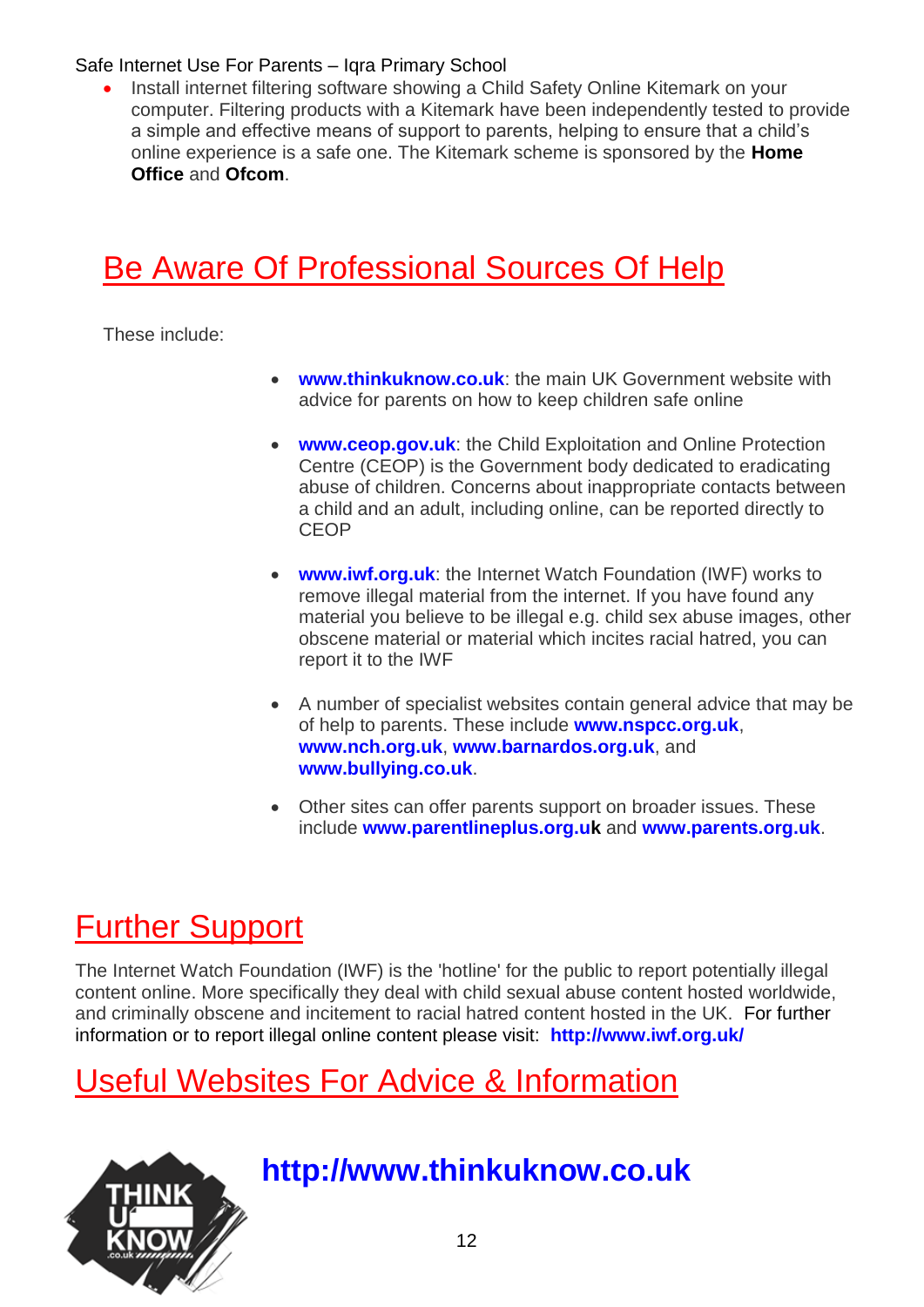Safe Internet Use For Parents – Iqra Primary School There is something on this website for everyone

6-7 year olds; 8-10 year olds; 11- 16 year olds; Parents & Carers; Teachers & **Trainers** 

All the information on the website is brought to you by the team at the **[Child Exploitation and](http://www.ceop.gov.uk/)  [Online Protection \(CEOP\) Centre](http://www.ceop.gov.uk/)**.



### **<http://www.childnet.com/>**

Know it All at Childnet has help & advice for Parents



## **<http://www.chatdanger.com/>**

A site all about the potential dangers on interactive services online like chat, IM, online games, email and on mobiles.



### <http://www.kidsmart.org.uk/>

KidSMART – This site has lots of information for kids about staying safe online

### Downloading: (Music, Files, etc.)

Get informed: Childnet has produced a leaflet about downloading music from the Internet which can be downloaded from the INFO CENTRE in this guide or from our website at: **[www.childnet.com/music](http://www.childnet.com/music)**

Find out what's on your family computer: the best way is simply to ask your family members or try running the Digital File Check from: **[www.ifpi.org](http://www.ifpi.org/)**

Be aware of the legal risks: for links to over 200 legal music retailers worldwide, go to: **[www.pro-music.org/musiconline.htm](http://www.pro-music.org/musiconline.htm)**

Make sure your computer is secure: for more information on how to make your computer secure and recommended tools see: **[www.childnet.com/sorted](http://www.childnet.com/sorted)**

### Security: (Reliability, Fraud, Fake, Illegal Content)

Keep your computer secure: For more information on secure online shopping and general computer security visit: **[www.getsafeonline.org](http://www.getsafeonline.org/)**